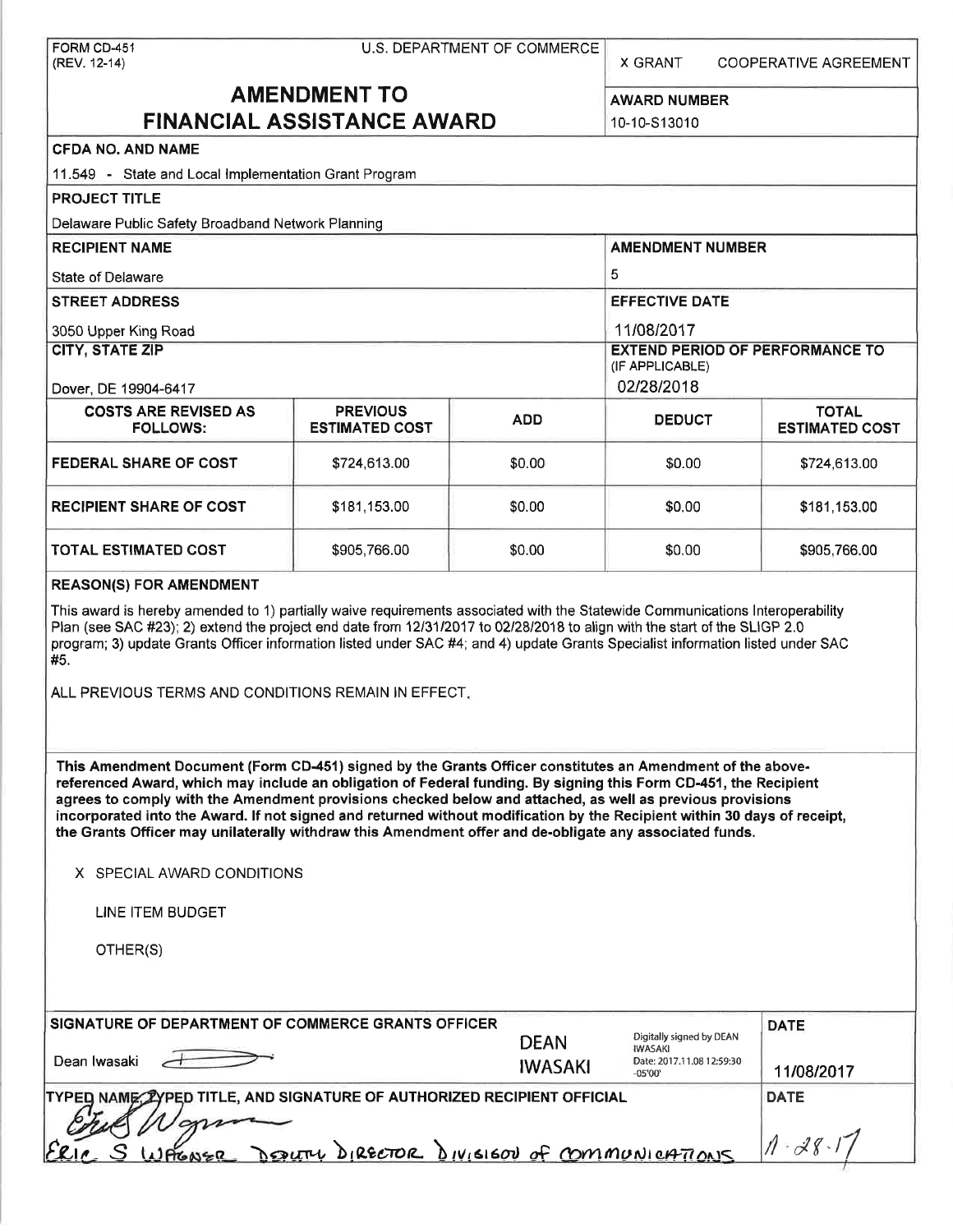Award Number: 10-10-S13010, Amendment Number 5 Federal Program Officer: Yuki Miyamoto-Mendez Requisition Number: S13010 Employer Identification Number: 516000279 Dun & Bradstreet No: 932878648 Recipient ID: 1130306 Requester ID: 1130306

### **Award ACCS Information**

| <b>Bureau</b><br>Code | <b>FCFY</b> | Project-Task | <b>Org Code</b>        | <b>Obi Class</b> | <b>Obligation Amount</b> |
|-----------------------|-------------|--------------|------------------------|------------------|--------------------------|
| 61                    | 2013        | 8150000-000  | 11-00-0000-00-00-00-00 | 41-19-00-00      | \$0.00                   |

#### **Award Contact Information**

| <b>Contact Name</b> | <b>Contact Type</b> | Email                  | Phone      |
|---------------------|---------------------|------------------------|------------|
| Mr. Mark Grubb      | Administrative      | mark.grubb@state.de.us | 3027394207 |
| Mr. Mark Grubb      | Technical           | mark.grubb@state.de.us | 3027394207 |

### **NIST Grants Officer:**

Nuria Martinez 100 Bureau Drive, MS 1650 Gaithersburg, MD 20899-1650 (301) 975-6215

### **NIST Grants Specialist:**

Shiou Yun Michelle Liu 100 Bureau Drive, MS 1650 Gaithersburg, MD 20899-1650 (301) 975-8245